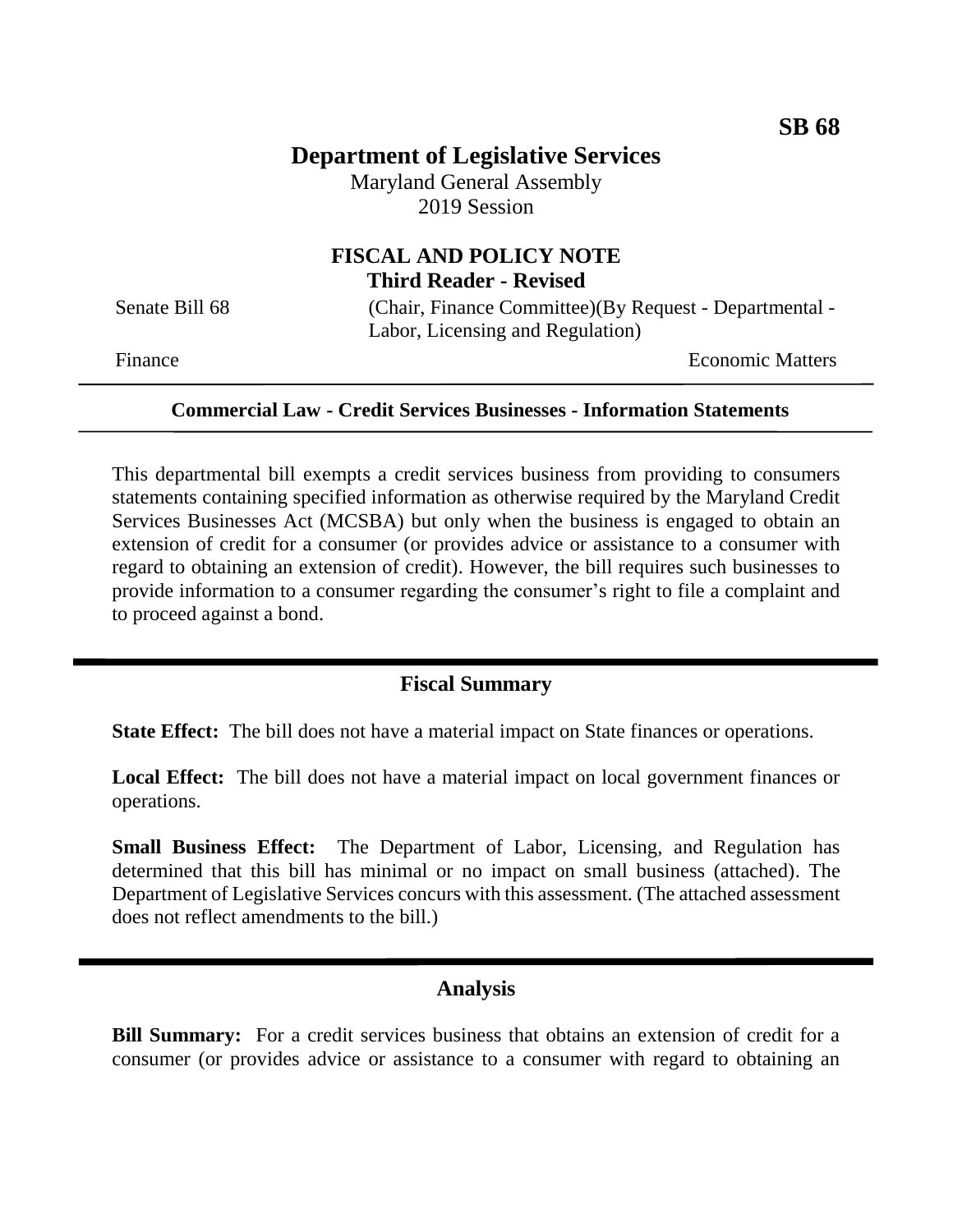extension of credit), each contract between a consumer and the business for the purchase of services must include:

- a statement of the consumer's right to file a complaint under § 14-1911 of the Commercial Law Article;
- the address of the Commissioner of Financial Regulation where a consumer can file such a complaint;
- a statement that a bond exists and the consumer's right to proceed against the bond as set forth under § 14-1910 of the Commercial Law Article; and
- the principal business address of the credit services business.

In addition, such businesses must provide the consumer with a copy of the contract between the credit services business and the consumer prior to the execution of the contract.

# **Current Law:**

## *Maryland Credit Services Businesses Act, Generally*

A "credit services business" is defined as any person who, with respect to the extension of credit by others, sells, provides, or performs, or represents that such person can or will sell, provide, or perform, any of the following services in return for the payment of money or other valuable consideration:

- improving a consumer's credit record, history, or rating or establishing a new credit file or record;
- obtaining an extension of credit for a consumer; or
- providing advice or assistance to a consumer with regard to either of the above.

A "credit services business" includes a person who sells (or attempts to sell) written materials containing information that the person represents will enable a consumer to establish a new credit file or record.

## *Information Statement*

Before either the execution of a contract or an agreement between a consumer and a credit services business *or* the receipt of money or other valuable consideration, the credit services business must provide the consumer with a written statement containing the information required under § 14-1905 of the Commercial Law Article.

The required information statement must contain specified information regarding the consumer's rights under State and federal laws, a complete and detailed description of the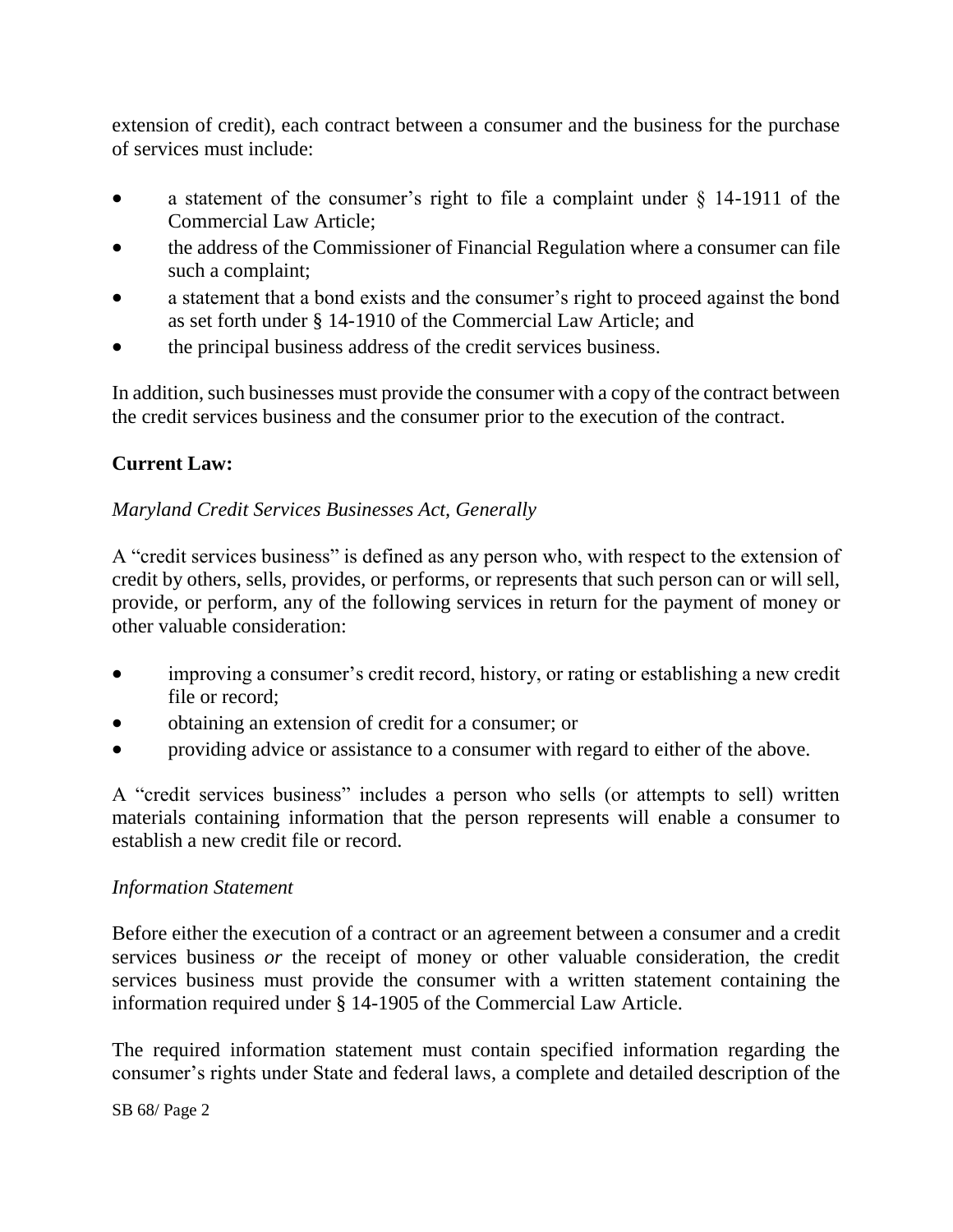services to be performed by the credit services business on behalf of a consumer, the total amount the consumer must pay for the service, and the consumer's right to file a complaint with the Commissioner of Financial Regulation.

The credit services business must maintain a copy of the information statement signed by the consumer for a period of two years from the date of the consumer's acknowledgement.

## *Violations*

Any breach by a credit services business of a contract under MCSBA (or of any obligation arising under it) constitutes a violation of MCSBA. Any contract for services from a credit services business that does not comply with MCSBA's requirements is void and unenforceable. Likewise, any waiver by a consumer of any of MCSBA's provisions is void and unenforceable. Any attempt by a credit services business to have a consumer waive his or her rights under MCSBA constitutes a violation.

## *Complaints and Enforcement*

Written complaints against credit services businesses may be filed with the Office of the Commissioner of Financial Regulation (OCFR). If the commissioner determines that the business (or other specified person acting on behalf of the business) has engaged or is engaging in any act or practice that is prohibited under MCSBA, the commissioner must issue a cease and desist order and may order that restitution be paid to an aggrieved consumer.

Any credit services business that *willfully* fails to comply with any requirement under MCSBA with respect to any consumer is liable to that consumer in an amount equal to the sum of:

- any actual damages sustained by the consumer as a result of the failure;
- a monetary award equal to three times the total amount collected from the consumer (as ordered by the commissioner);
- punitive damages as allowed by a court; and
- in the case of any successful action to enforce any liability, the costs of the action, in addition to reasonable attorney's fees (as determined by the court).

In addition, any credit services business which is *negligent* in failing to comply with any requirement under MCSBA with respect to any consumer is liable to that consumer in an amount equal to the sum of:

any actual damages sustained by the consumer as a result of the failure; and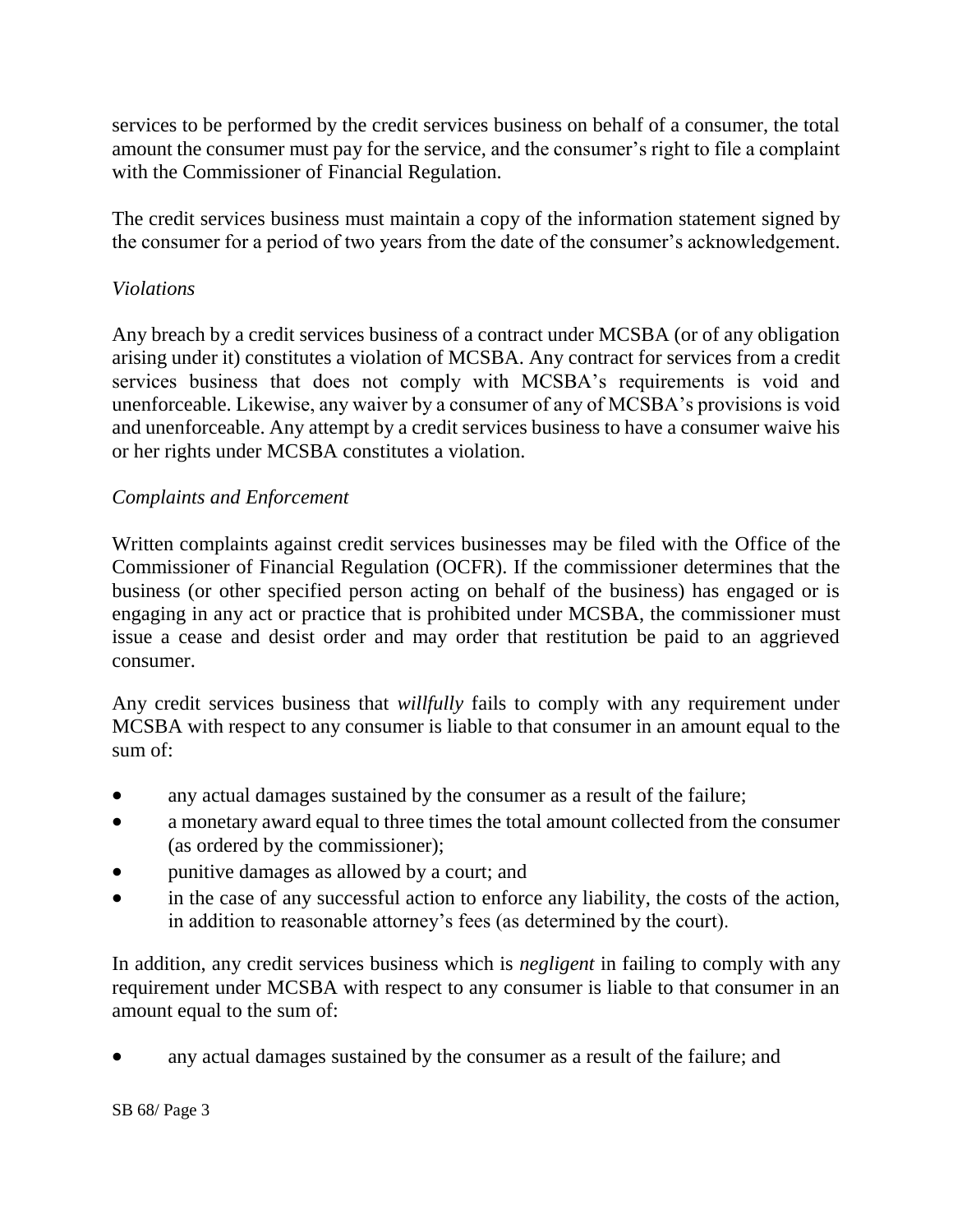in the case of any successful action to enforce any liability, the cost of the action, in addition to reasonable attorney's fees (as determined by the court).

*Each sale* of the services of a credit services business that violates a provision of MCSBA is an unfair or deceptive trade practice as defined under Title 13 of the Commercial Law Article. In addition, the Consumer Protection Division of the Office of the Attorney General is authorized to institute a proceeding against violators under the Maryland Consumer Protection Act (MCPA).

In general, any person who violates any provision of MCSBA is guilty of a misdemeanor and, on conviction, is subject to a fine of up to \$5,000 and/or imprisonment for up to three years – in addition to any civil penalties. However, a person may not be imprisoned for violating any provision of an order of the commissioner or the Attorney General entered pursuant to MCSBA or MCPA.

#### *Unfair, Abusive, or Deceptive Trade Practices*

An unfair, abusive, or deceptive trade practice under MCPA includes, among other acts, any false, falsely disparaging, or misleading oral or written statement, visual description, or other representation of any kind which has the capacity, tendency, or effect of deceiving or misleading consumers. The prohibition against engaging in any unfair, abusive, or deceptive trade practice encompasses the offer for or actual sale, lease, rental, loan, or bailment of any consumer goods, consumer realty, or consumer services; the extension of consumer credit; the collection of consumer debt; or the offer for or actual purchase of consumer goods or consumer realty from a consumer by a merchant whose business includes paying off consumer debt in connection with the purchase of any consumer goods or consumer realty from a consumer.

The Consumer Protection Division is responsible for enforcing MCPA and investigating the complaints of aggrieved consumers. The division may attempt to conciliate the matter, issue a cease and desist order, or file a civil action in court. A merchant who violates MCPA is subject to a fine of up to \$10,000 for each violation and up to \$25,000 for each repetition of the same violation. In addition to any civil penalties that may be imposed, any person who violates MCPA is guilty of a misdemeanor and, on conviction, is subject to a fine of up to \$1,000 and/or imprisonment for up to one year.

**Background:** OCFR advises that a Court of Appeals decision, *CashCall, Inc., and J. Paul Reddam v. Maryland Commissioner of Financial Regulation*, 448 Md. 412 (2016), that upheld OCFR's interpretation that loan brokers (*i.e.*, entities facilitating the extension of credit) are covered under MCSBA has caused confusion regarding which requirements of MCSBA apply to loan brokers. OCFR notes that the focus of MCSBA is credit services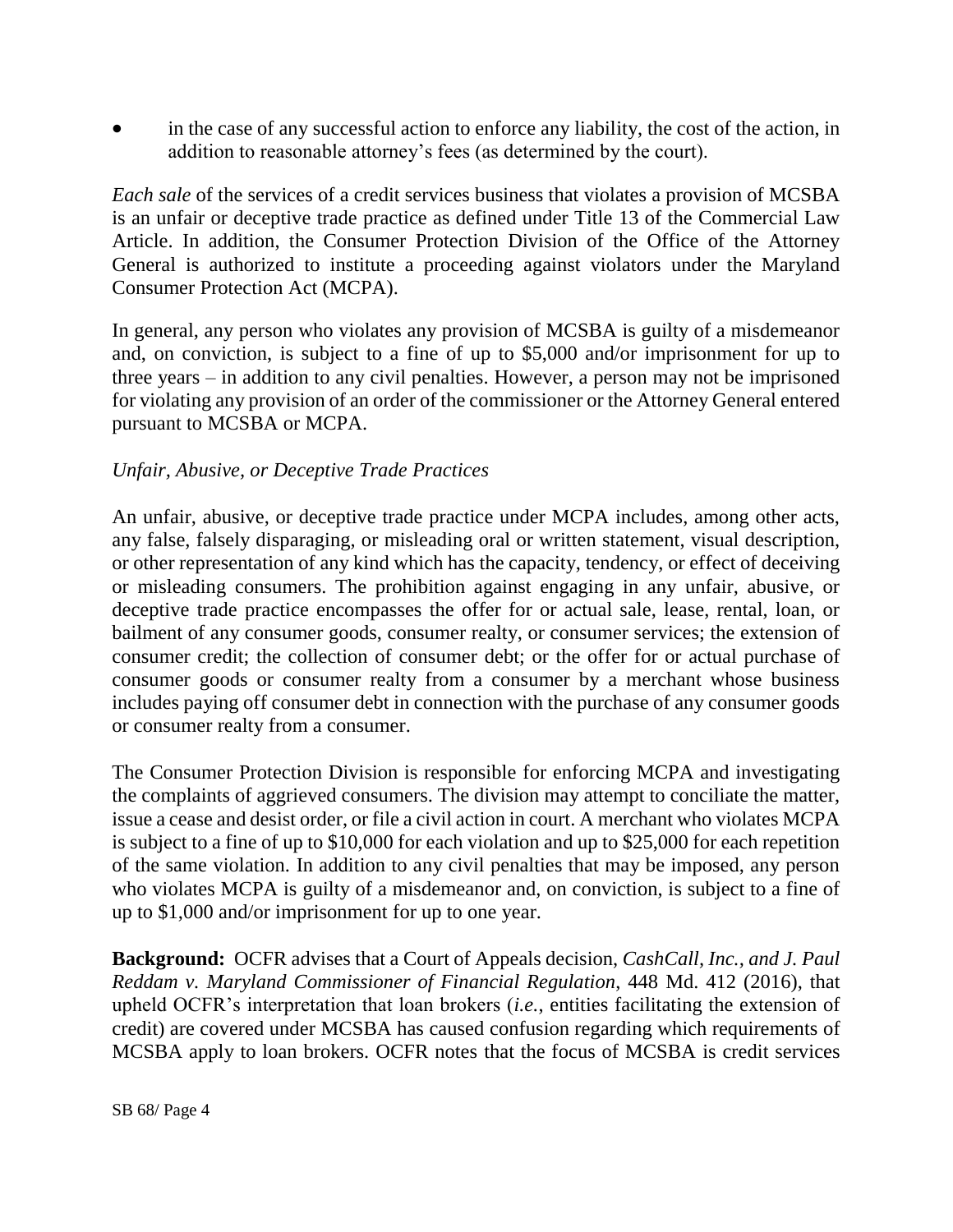businesses, so many of the statutory mandates (*e.g.*, agreement and disclosure terms) are not appropriate for transactions with loan brokers.

Nevertheless, loan brokers are required to provide consumers with disclosures and contracts as specified under MCSBA. The result, OCFR states, is confusion in the marketplace because consumers receive documentation from brokers even though the documentation does not apply to their transaction with the broker. OCFR advises that the bill is intended to clarify obligations for loan brokers under MCSBA by removing contractual obligations that are not relevant to that service. In addition, OCFR notes that the bill is meant to clarify standards for entities offering loan modification services under MCSBA; these entities are also covered by MCSBA's requirements as a result of another Court of Appeals decision, *Commissioner of Financial Regulation v. Brown, Brown & Brown*, 449 Md. 345 (2016).

# **Additional Information**

**Prior Introductions:** None.

**Cross File:** None.

**Information Source(s):** Department of Labor, Licensing, and Regulation; Judiciary (Administrative Office of the Courts); Department of Legislative Services

| <b>Fiscal Note History:</b> | First Reader - February 1, 2019         |
|-----------------------------|-----------------------------------------|
| an/kdm                      | Third Reader - March 19, 2019           |
|                             | Revised - Amendment(s) - March 19, 2019 |

Analysis by: Eric F. Pierce Direct Inquiries to:

(410) 946-5510 (301) 970-5510